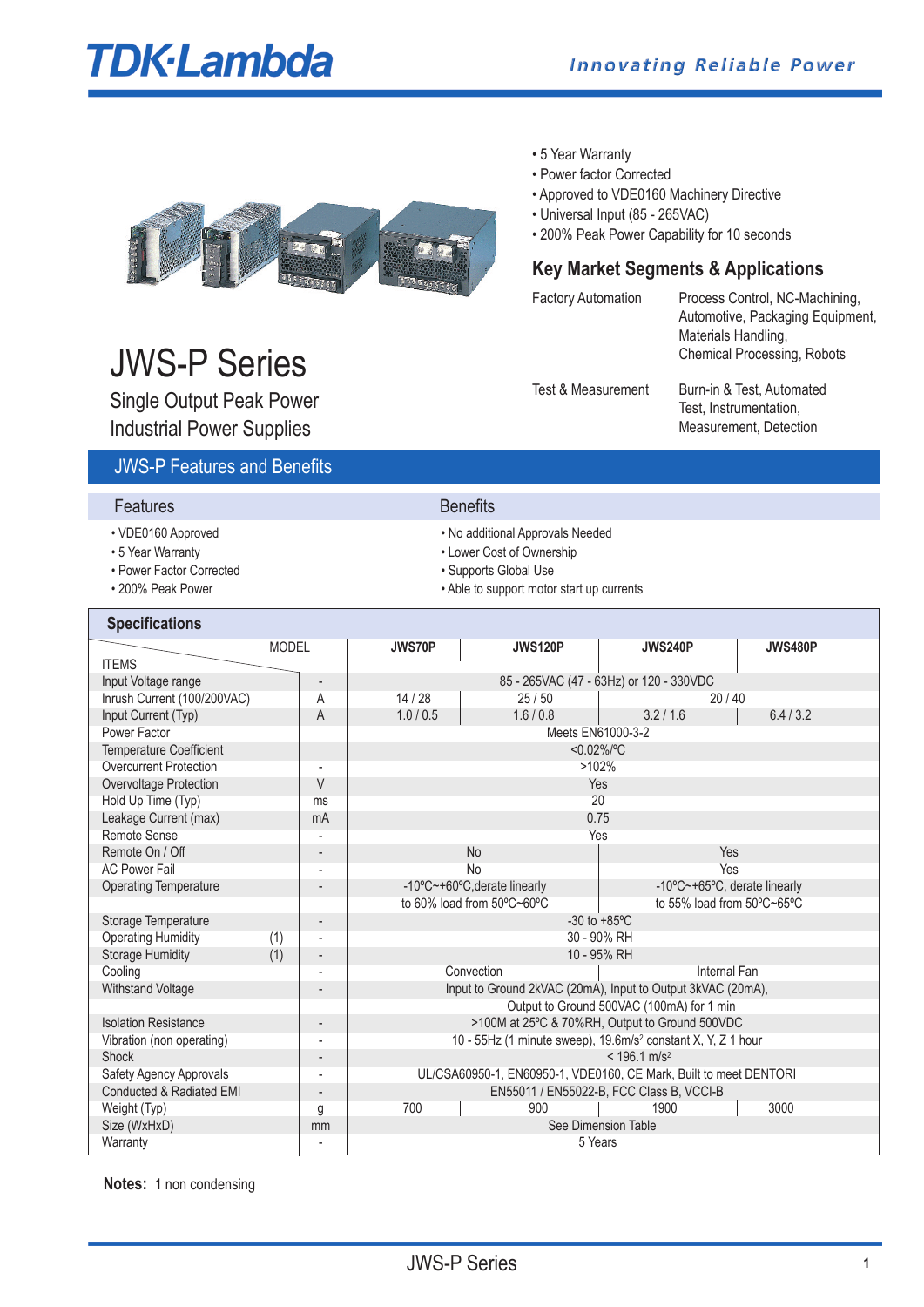# **TDK-Lambda**

| <b>Model Selector</b> |                |                               |                        |                        |               |               |                             |                           |
|-----------------------|----------------|-------------------------------|------------------------|------------------------|---------------|---------------|-----------------------------|---------------------------|
| <b>Model</b>          | <b>Voltage</b> | <b>Adjust</b><br><b>Range</b> | Average<br>Current (A) | Peak<br>Current (A) *1 | Load Reg (mV) | Line Reg (mV) | <b>Ripple</b><br>Noise (mV) | <b>Efficiency (typ) %</b> |
| <b>JWS70P-24</b>      | 24V            | $21.6 - 26.4$                 | 3                      | 6                      | 192           | 96            | 240                         | 80                        |
| <b>JWS120P-24</b>     | <b>24V</b>     | $21.6 - 26.4$                 | 5                      | 10                     | 192           | 96            | 240                         | 80                        |
| JWS240P-24            | 24V            | $21.6 - 28.8$                 | 10                     | 20                     | 192           | 96            | 240                         | 80                        |
| <b>JWS480P-24</b>     | <b>24V</b>     | $21.6 - 28.8$                 | 20                     | 40                     | 192           | 96            | 240                         | 80                        |
| JWS240P-36            | 36V            | $32.4 - 43.2$                 | 6.65                   | 13.3                   | 288           | 144           | 360                         | 80                        |
| <b>JWS70P-48</b>      | 48V            | $43.2 - 52.8$                 | 1.5                    | 3                      | 384           | 192           | 480                         | 80                        |
| <b>JWS120P-48</b>     | 48V            | $43.2 - 52.8$                 | 2.5                    | 5                      | 384           | 192           | 480                         | 80                        |
| <b>JWS240P-48</b>     | 48V            | $43.2 - 52.8$                 | 5                      | 10                     | 384           | 192           | 480                         | 80                        |
| <b>JWS480P-48</b>     | 48V            | $43.2 - 52.8$                 | 10                     | 20                     | 384           | 192           | 480                         | 80                        |

Note \*1: Peak current for up to 10 seconds with a 50% duty cycle

| <b>Dimension Table (mm)</b> |            |           |           |
|-----------------------------|------------|-----------|-----------|
|                             | Height (H) | Width (W) | Depth (D) |
| JWS70P                      | 50         | 92        | 188       |
| <b>JWS120P</b>              | 65         | 92        | 198       |
| <b>JWS240P</b>              | 92         | 120       | 190       |
| <b>JWS480P</b>              | 92         | 160       | 201       |

# Outline Drawing JWS-P Series



# **For full data and drawings please visit www.emea.tdk-lambda.com/www/jws**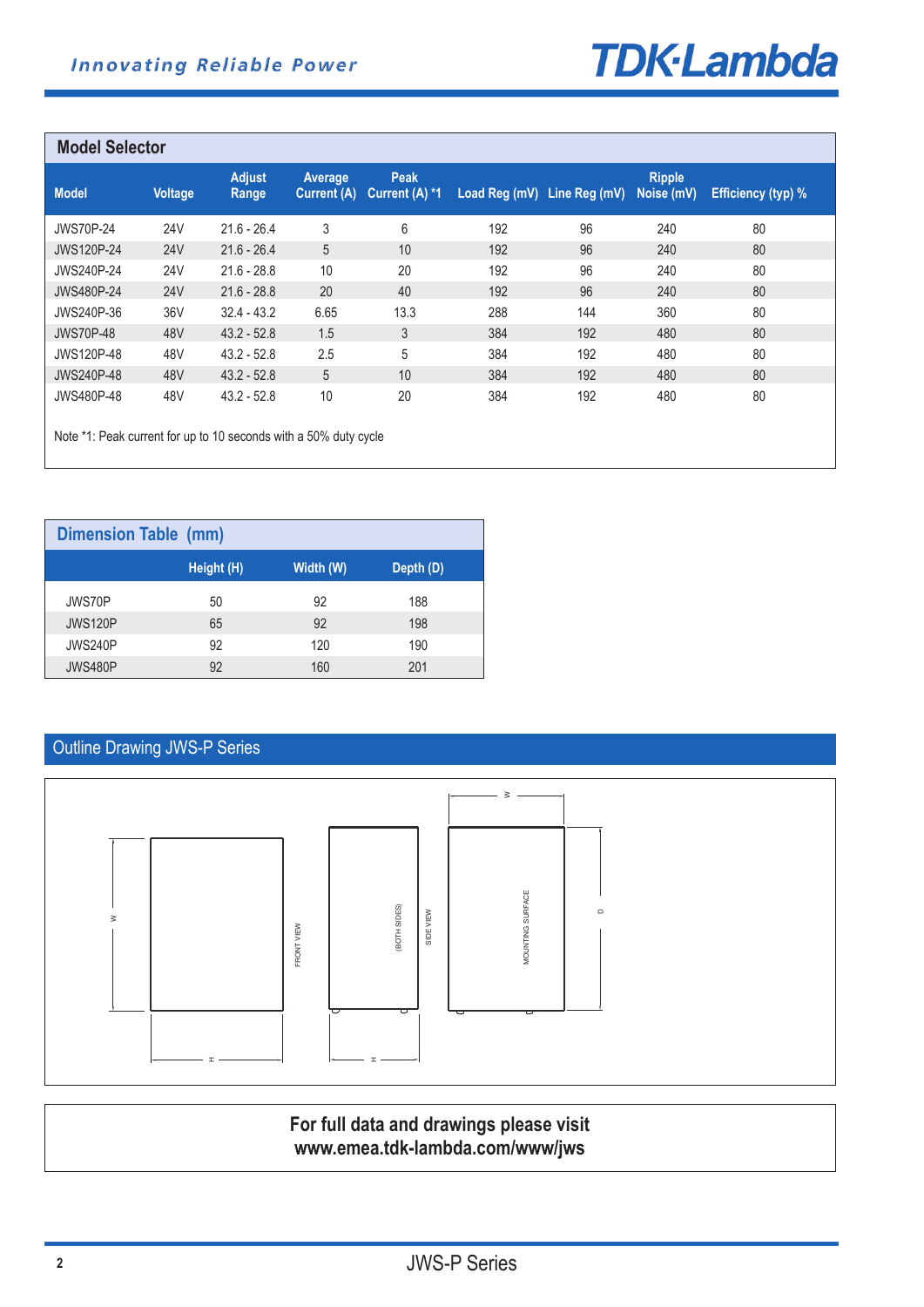